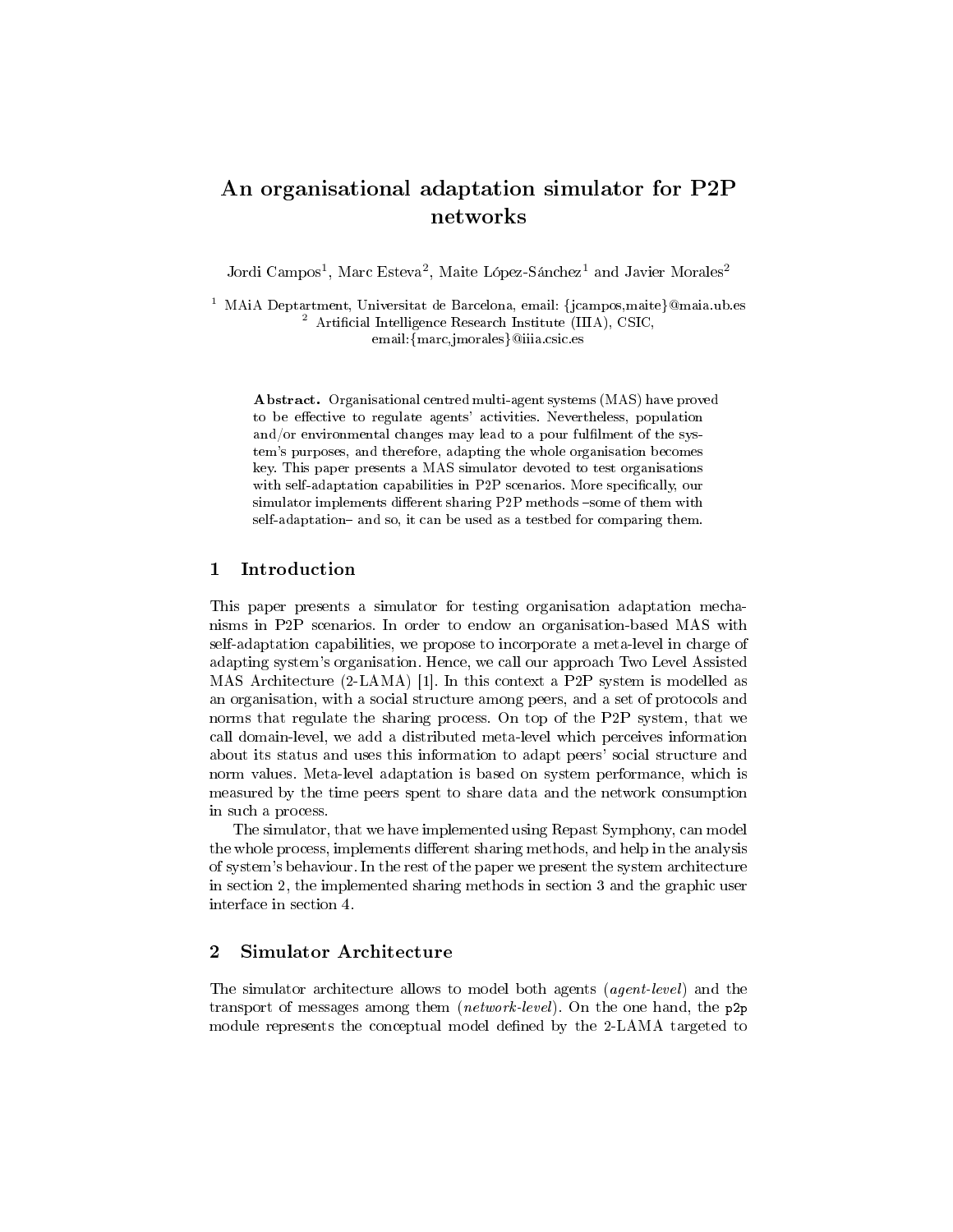drive the simulation at *agent-level*. Among others, it provides facilities to create state-based agents, and to define a problem (number of peers, who has initially the datum, etc). This module is divided into two layers, the domain-level composed by peers, and the meta-level containing the assistants that implement adaptation services.

On the other hand, the netsim module drives the simulation at *network-level*. It provides facilities to transport messages among agents, to define different network topologies, and to collect statistical information about network status. The network level simulates message transport as a packet switching network. We assume that peers are connected to different ISPs. Hence, we define an individual link that connects each peer to its ISP, and some aggregated links among ISPs. The latency of a message between agents depends on the number of links, their  $bandwidth$  and the current traffic through them.

During simulations the tool generates log files containing all occurred events. The simulator includes a module for facilitating the analysis of simulation results. For this purpose, this module processes the generated logs extracting relevant information, which is later on displayed in different types of graphics. Hence, this can be used to compare the time spent to share the data in different configurations, or using different sharing methods.

# 3 Sharing methods

The simulator offers alternate sharing methods. This way, they can be executed over the same initial configurations and their results can be compared. Currently the tool includes two sharing methods without meta-level, and two different methods with meta-level. The two methods without meta-level are a brute-force algorithm, where peers contact all other peers, and a single-piece version of the BitTorrent protocol (BT). Regarding methods using a meta-level, the tool includes the 2-LAMA approach with just social structure adaptation, and the 2-LAMA approach with social structure and norm adaptation Hence, it allows to compare the performance of our adaptation approach with respect to methods without meta-level.

We used the BitTorrent protocol as a base to design the protocol in our 2-LAMA P2P approach, so both protocols are similar. The main difference is that BT does not have a distributed meta-level but a single agent (*Tracker*) that informs just about connected peers. Consequently, peers do not receive any further assistance to share the datum, and are restricted to use the algorithm in [2]. In contrast, the 2-LAMA approach without norm adaptation includes a meta-level with assistant agents. In this method, assistants just adapt the social structure among peers  $\rightarrow$  i.e. their overlay network. Hence, norm values remain unchanged during the whole simulation. Finally, in the 2-LAMA approach with social structure and norm adaptation, assistants update both the social structure and norm values during the simulation.